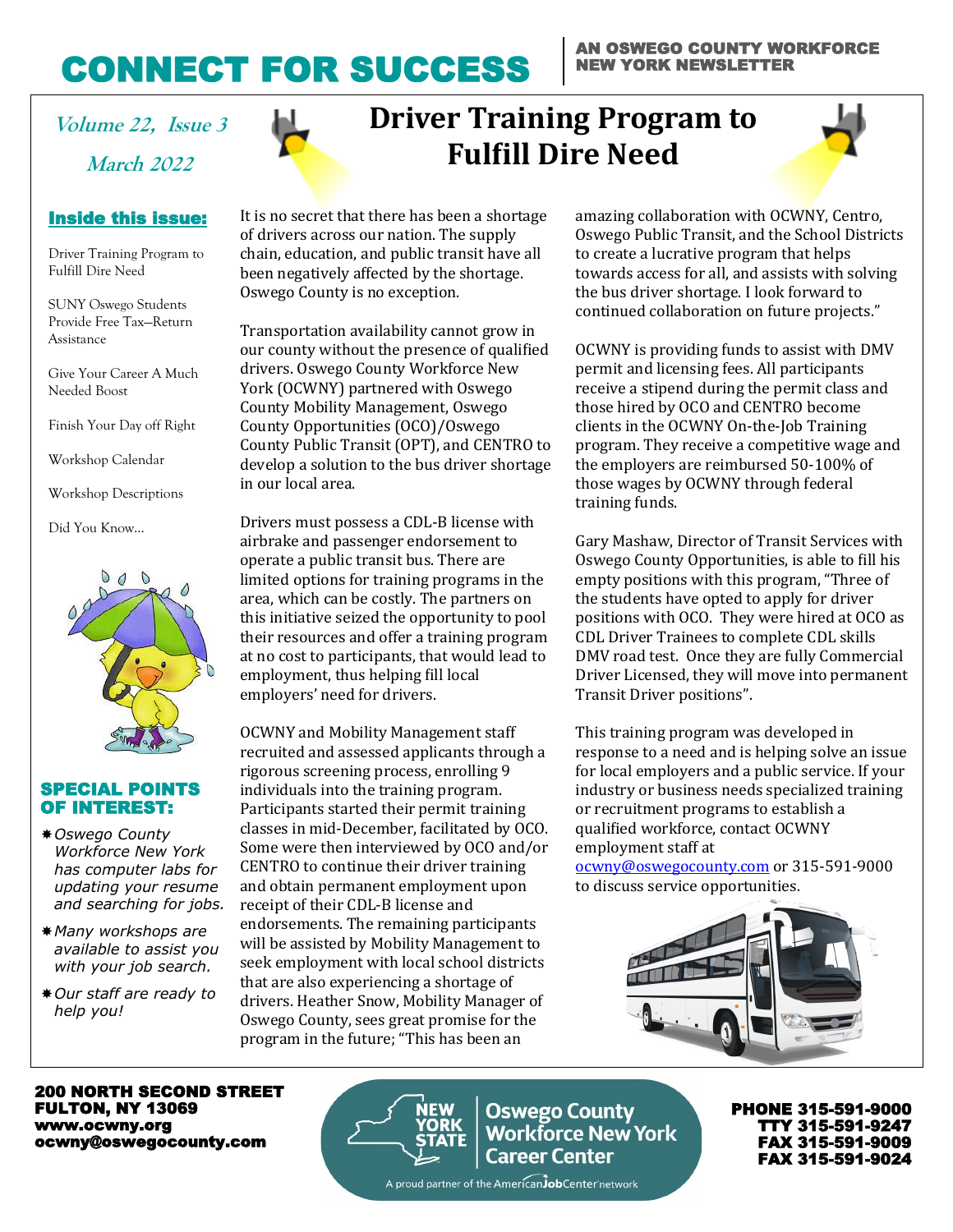## **SUNY Oswego Students Provide Free Tax– Return Assistance**

SUNY Oswego's IRS-certified Volunteer Income Tax Assistance (VITA) program will return to provide free tax assistance for the community in Oswego and Fulton this spring.

One change is that those signing up will have to call 315-596- 2551 to leave a message with their name and phone number to schedule an appointment. All messages will be returned within 24 hours.

SUNY Oswego students and advisers look forward to getting back to this vital community service.

Locations, dates and times include:

- Fulton: Oswego County Offices, 200 North Second St. on Tuesdays, 4:30 to 7:30 p.m.: every week from Feb 1 to April 12, except for March 15
- Oswego: 211 Rich Hall, SUNY Oswego campus on Saturdays, 10:00 a.m. to 4:00 p.m.: every week from Jan. 29 to April 9. except for March 12 and 19

Taxpayers should bring last year's tax return, W-2 forms, 1099 forms and other pertinent tax paperwork to the VITA site; they also will be required to show identification (including a New York State ID if applicable).

For more information, call 315- 596-2551.

## **Give Your Career a Much Needed Boost**

Rocket scientists and bean counters alike run the risk of coming down with the career blahs from time to time. To prevent burnout, give yourself a boost with one or more of these:

• Take a course that would be fun and helpful to the business or your career.

• Teach a course in your area of expertise.

• Write a series of articles to publish in your organization's publications, professional journals, local newspapers, or business magazines.

• Take a series of career-focused three-day weekends.

• Take a sabbatical to pursue new areas of interest. Such periods of rest and renewal can last from a week up to a year.

• Take on new challenges. Replace less interesting duties with more interesting tasks.

• Serve as a mentor for young up-and -comers in your field.

• Invite a successful, interesting person to lunch. Plan at least two lunches monthly.



# **Finish Your Day Off Right**

A good beginning sets the tone for a successful workday. The last 10 minutes of your day can help you be productive tomorrow. Practice these habits to close your day on the right note:

**• Update your to-do list.** Check off what you've accomplished and add fresh tasks for the morning. Prioritize your items.

**• Organize your workspace.** Take a few minutes to put things away and make sure everything on your computer is in the right folder.

**• Review urgent messages.** Respond only to those that require your immediate attention.

**• Reflect on the day.** Spend a few moments thinking about what you've seen and learned, and consider how you can be most effective tomorrow.

**• Review your schedule.** What meetings do you have coming up? Make sure you're prepared.

**• Thank people.** Identify the employees and co-workers who helped you during the day and thank them.

**• Leave.** Don't linger, or you may get sucked back into unnecessary tasks. Leave work at work.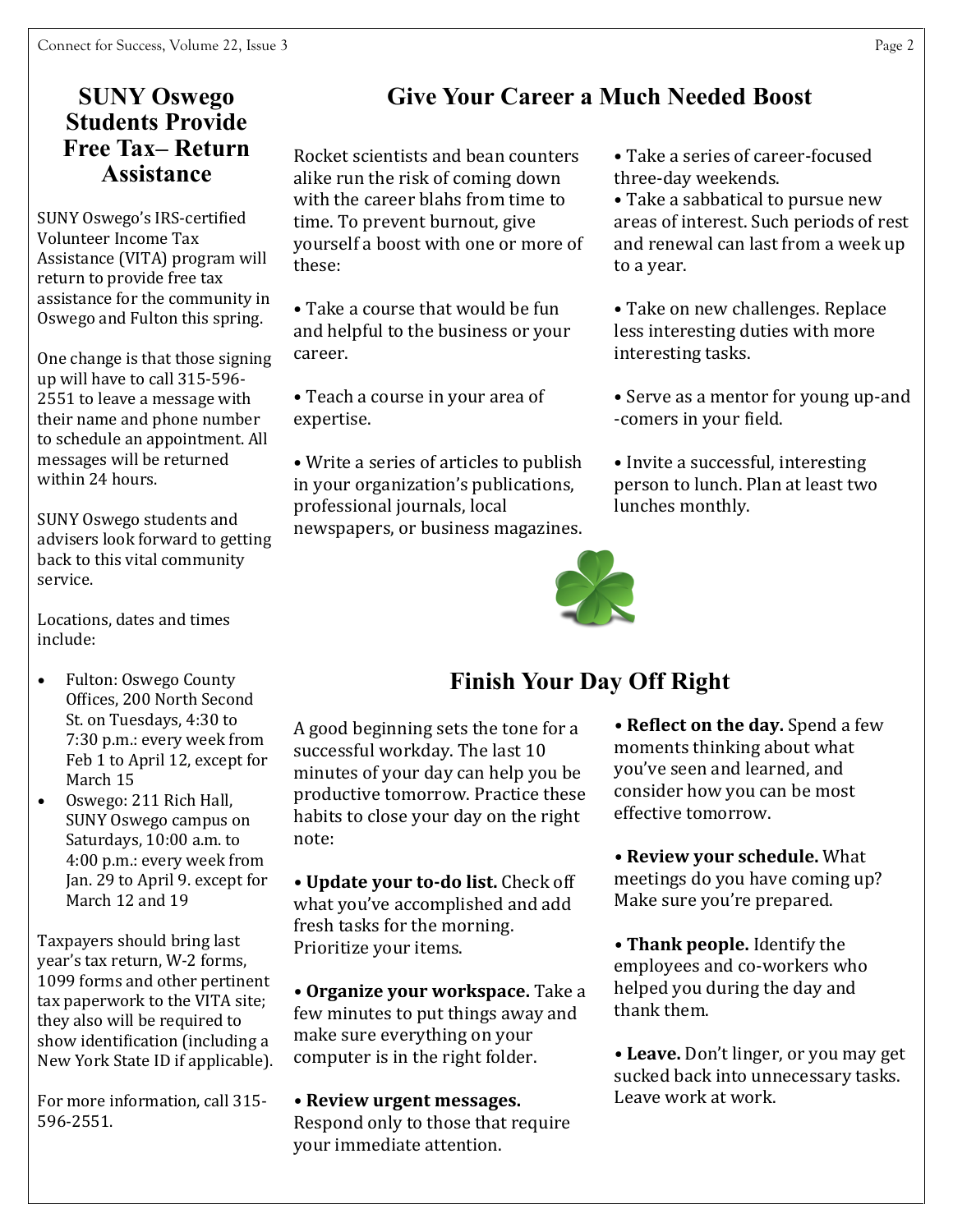Connect for Success, Volume 22, Issue 3 Page 3



### **March 2022**



### **Oswego County Workforce New York Workshop Schedule**

| Mon            | Tue                                                                         | Wed                               | Thu                                            | Fri                                                                  |
|----------------|-----------------------------------------------------------------------------|-----------------------------------|------------------------------------------------|----------------------------------------------------------------------|
|                | 1:00-4:00 Amazon Recruitment<br>2:00-4:00 Oswego Industries<br>Hiring Event | $\overline{2}$<br>9:00-4:00 Word  | 3<br>1:30-3:30 Intro to Computers              | $\pmb{4}$                                                            |
| $\overline{7}$ | $\,8\,$                                                                     | 9<br>10:00-11:00 Effective Resume | 10<br>1:00-2:00 Metrix                         | 11<br>9:00-10:00 Social Media                                        |
| 14             | 15                                                                          | 16                                | 17<br>1:30-3:30 Internet Job Search            | 18                                                                   |
| 21             | 22                                                                          | 23                                | 24<br>9:00-4:00 QuickBooks<br>1:00-2:00 Metrix | 25<br>11:00-12:00 Effective Interviewing                             |
| 28             | 29                                                                          | 30<br>9:00-4:00 Excel             |                                                | For more information<br>or to sign up, please<br>call - 315-591-9000 |

#### **Workshop Descriptions:**

*EFFECTIVE COVER LETTER***-**This workshop offers best practices to craft an effective, professional cover letter while avoiding the common pitfalls that can make hiring managers groan.

*EFFECTIVE INTERVIEWING-*Suggestions to prepare for a successful job interview and interview phases will be discussed.

*EFFECTIVE RESUME WRITING-*An intro to resume development where the tips and tools to develop a resume and cover letter will be discussed.

*INTERNET JOB SEARCH-*Learn to research employers, advantages and disadvantages of job banks and upload, copy and paste your resume into online applications. *Email address & electronic resume required.*

*INTRODUCTION TO COMPUTERS-*Develop a new skill and learn the basics of using a Personal Computer. Learn about windows, the mouse, files and more. *Email address & resume requested but not required.* 

*METRIX-*An online learning system with a large catalog of courses and assessments. Customers can choose a goal job, assess their skills, and the system will then suggest courses.

*MICROSOFT EXCEL-*Learn to move around spreadsheets and how to enter data. Begin with simple formulas and move on to auto-sum and functions. Skills taught include filter, formatting and charts.

*MICROSOFT WORD 2016-L*earn how to work efficiently with Word to build your skills. Emphasis is placed on how to type a resume. Skills include formatting, spellcheck, managing bullets and graphics.

*OVER 40 & HIRED-*Discuss the many positive contributions made by mature experienced workers, review the hiring process as well as marketing strategies in a highly competitive job market. *POWERPOINT 2016-*Learn how to build a presentation. Skills include changing colors and background, adding text and graphics, transitions, animations, sound and packaging the presentation to share.

*QUICKBOOKS 2014-*Not just an accounting program, QuickBooks is used by front desk, customer service and sales. Learn the basics of accounts receivable, accounts payable, inventory and reports.

*READY SET GO (TO WORK)-*How to look for work, the hidden job market, selecting the best resume format, cover letters, discussion time for any questions.

*SOCIAL MEDIA-*This workshop will go through some social media platforms and how they can be used to enhance your job search process through privacy tools, online presence, company research and creating your personal online network.

*TICKET TO WORK (TTW)-* These sessions will assist SSDI and SSI beneficiaries in learning how working will affect cash benefits payments and medical insurance coverage.

*UNDERSTANDING THE CIVIL SERVICE SYSTEM-*Get a better understanding of how to obtain employment with local and state governments and school districts.